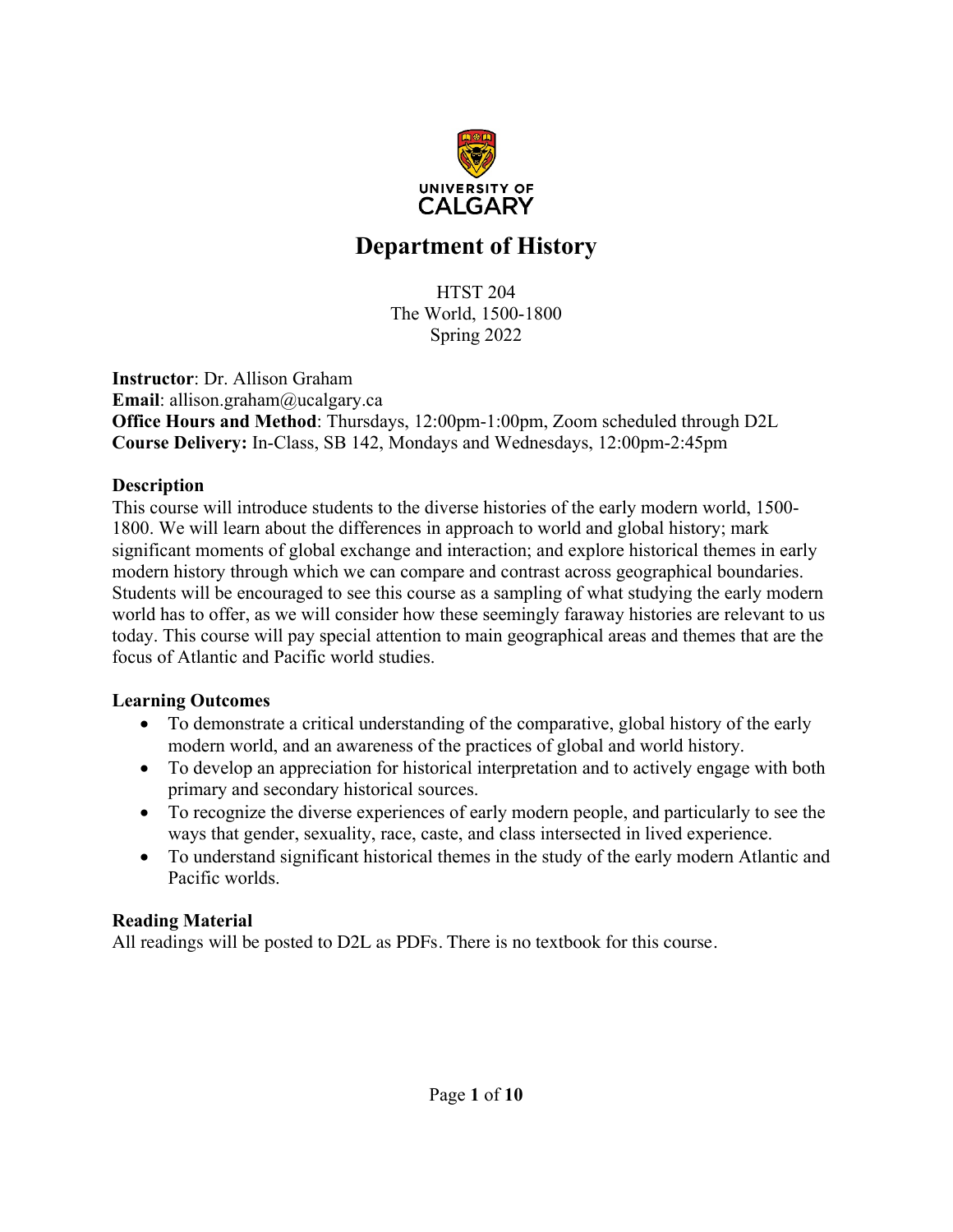| <b>Assessment</b>                 |                                          |        |  |
|-----------------------------------|------------------------------------------|--------|--|
| <b>Method</b>                     | <b>Due Date</b>                          | Weight |  |
| Primary Source Analysis Worksheet | Monday, May 16 (D2L by 11:59pm)          | 25%    |  |
| <b>Article Analysis Worksheet</b> | Monday, May 30 (D2L by 11:59pm)          | 25%    |  |
| Topic Reflection Worksheet        | Wednesday, June 8 (D2L by 11:59pm)       | 15%    |  |
| <b>Final Assessment</b>           | Wednesday, June 15 at $3:00 \text{pm} =$ | 35%    |  |
|                                   | Assessment posted to D2L                 |        |  |
|                                   |                                          |        |  |
|                                   | Friday, June 17 at $11:59 \text{pm} =$   |        |  |
|                                   | Assessment is due                        |        |  |

## **Assignment Submission and Grading Policies**

All assignments must be submitted electronically on D2L by 11:59pm on the day of the deadline. No copies will be accepted by email. Please format all assignments in a Microsoft Word document (no PDFs, no Mac Pages) with 1-inch margins, 12-point Times New Roman font, and double-spaced. You do not need to provide a title page, but please ensure that your name is on the assignment. Please respect the word counts on all assignments, as not abiding by word counts will affect the grade. Grades will be awarded as percentages that convert to the letter grading system seen below.

Late Assignments, Extensions, and Appeals:

Assignments submitted past the due date will receive a late penalty of 5% per day (including weekends and holidays). Assignments submitted more than 7 days past the due date (including weekends and holidays) will not be accepted. Extensions will only be granted at the instructor's discretion in the event of unforeseen emergencies, such as illness or crisis.

Grades are earned based on the quality of the assignment. If you wish to appeal a grade, please follow these steps:

- After you have read the assignment feedback carefully, contact the instructor if you have any questions or would like clarification about the grade. Please take at least 48 hours (2 days) to sit with, and think about, the feedback before contacting them.
- If you are unsatisfied with the clarification, write a polite, professional email to the instructor requesting an appeal within 5 days of receiving the clarification. Provide specific detail regarding why you think the grade should be revisited. Based on their discretion, the instructor will revisit the assignment – they may decide to raise the grade, maintain it, or lower it.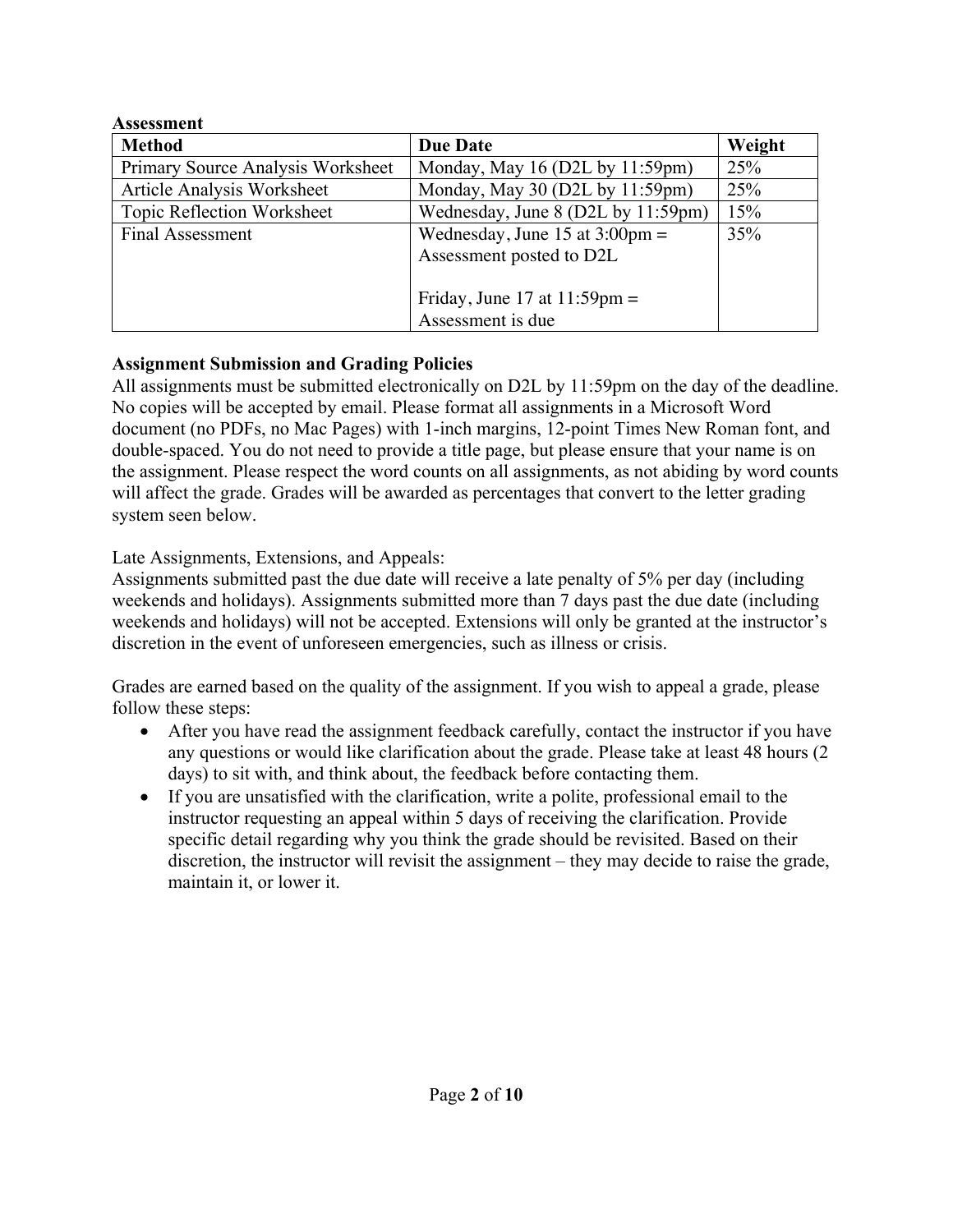## **Details on Methods of Assessment**

Primary Source Analysis Worksheet: Students will select one primary source from the list to be provided, and write responses to the worksheet questions. Assignments will be evaluated for thoughtful, accurate, clearly written, and thorough responses to each question. The goal of this assignment is to learn how historians read and use primary sources. **Please see the exercise sheet posted to D2L for more information.**

Article Analysis Worksheet: Students will select one scholarly article from the list to be provided, and write responses to the worksheet questions. Assignments will be evaluated for thoughtful, accurate, clearly written, and thorough responses to each question. The goal of this assignment is to learn how historians read and use secondary sources. **Please see the exercise sheet posted to D2L for more information.**

Topic Reflection Worksheet: Students will select one lecture topic in the course to write a 250 word reflection on how this area of history resonates with them by answering the worksheet questions. Assignments will be evaluated for thoughtful, accurate, clearly written, and thorough responses. **Please see the exercise sheet posted to D2L for more information.**

Final Assessment: The final assessment is a series of questions to be completed to demonstrate student understanding of the course content. The assessment worksheet will be posted to D2L after class on June 15 at 3:00pm and will be due June 17 at 11:59pm. It will cover all course content, and will consist of a combination of identification and short essay responses. **More information will be provided and the assessment worksheet will be posted to D2L.** 

## **Academic Integrity Statement**

All assignments are to be completed individually. There is no group work in this course, which means that students may not collaborate (either in-person or virtually) on any assignment. Copying or using another student's assignment or ideas to inform your own is considered academic misconduct. Google, Wikipedia, or other resources beyond the course material (posted readings, lectures etc.) should not be used for any assignment. All assignments will be asking for you to demonstrate an understanding of the very specific content of this course, making the use of outside resources unnecessary.

## **Learning Technologies Requirements**

There is a D2L site for this course that contains required readings and assignment instruction sheets. In order to successfully engage in your learning experiences at the University of Calgary, students in this course will need reliable access to the following technology: a computer (or smartphone, tablet) with a supported operating system that has PDF reading capability, Microsoft Word, and Zoom access; a current and updated web browser; a webcam (optional for office hours and synchronous chats, built-in or external); a microphone and speaker (built-in or external or headset); current antivirus and/or firewall software enabled; broadband internet connection.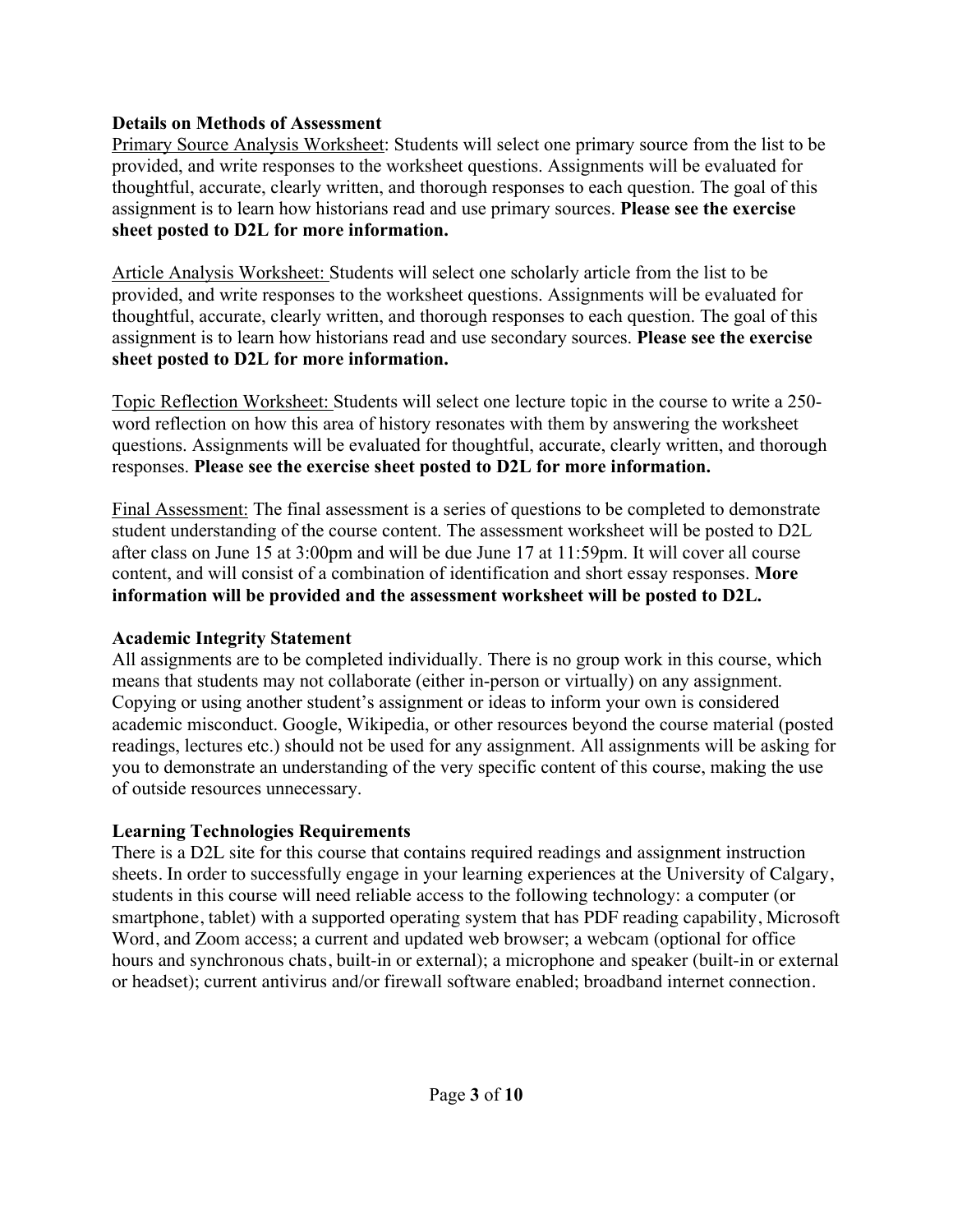## **Inclusiveness, Accommodation, and Course Conduct**

I am committed to creating an inclusive and equitable learning environment for all registered students. If you have conditions or circumstances that require accommodations, you are encouraged to contact Student Accessibility Services and to contact me by email to discuss reasonable measures that will ensure your success in this course. Such accommodation may include disability (physical or mental wellness, whether visible or not), the need to nurse or occasionally bring a child to class, the wish to be called a different name or pronoun, assistance with writing, or adjusting deadlines because of personal circumstances.

Part of creating an inclusive and effective learning environment involves respecting your fellow classmates and different lived experiences (past and present). This class is not only a safe space, but a brave space in which we should strive to be open, inquisitive, and accepting. Bigotry, prejudice, or disrespectful comments of any kind will not be tolerated. Additionally, this course will deal with some sensitive subjects that are important when trying to understand the complex histories of the early modern world, including discussions of violence, colonialism, sexism, and racism. I will always provide a heads-up at the start of lecture if these subjects will be discussed. If you have any questions or concerns about these topics, I am always open to discuss.

To protect the privacy of others, students may not record in any format any activity that occurs within the classroom or online. Permission to record lectures will only be given to students registered with Student Accessibility Services. All material in this course, including but not limited to lectures, quizzes, worksheets, handouts, and the textbook, are under the protection of copyright and may not be distributed to third parties under any circumstances.

| Week           |                                                                                                                                                                                                                                                                                                                                                                                                           |                    |
|----------------|-----------------------------------------------------------------------------------------------------------------------------------------------------------------------------------------------------------------------------------------------------------------------------------------------------------------------------------------------------------------------------------------------------------|--------------------|
|                | <b>Topic &amp; Reading</b>                                                                                                                                                                                                                                                                                                                                                                                | <b>Assignments</b> |
|                | May 4: Course Introduction - What is Global History<br>and World History?                                                                                                                                                                                                                                                                                                                                 |                    |
| $\overline{2}$ | May 9: The World by 1500<br>Discussion: What are Historical Sources?<br>Explore the U of C library's History<br>Guide before class, accessed here:<br>https://library.ucalgary.ca/guides/History<br>May 11: Contact(s) and Colonialism(s)<br>Discussion: Reading Against the Colonial Grain<br>Reading: The Spanish Requirement<br>$\circ$<br>(1513); Excerpt from Captain James<br>Cook's Journal (1770) |                    |

## **Schedule**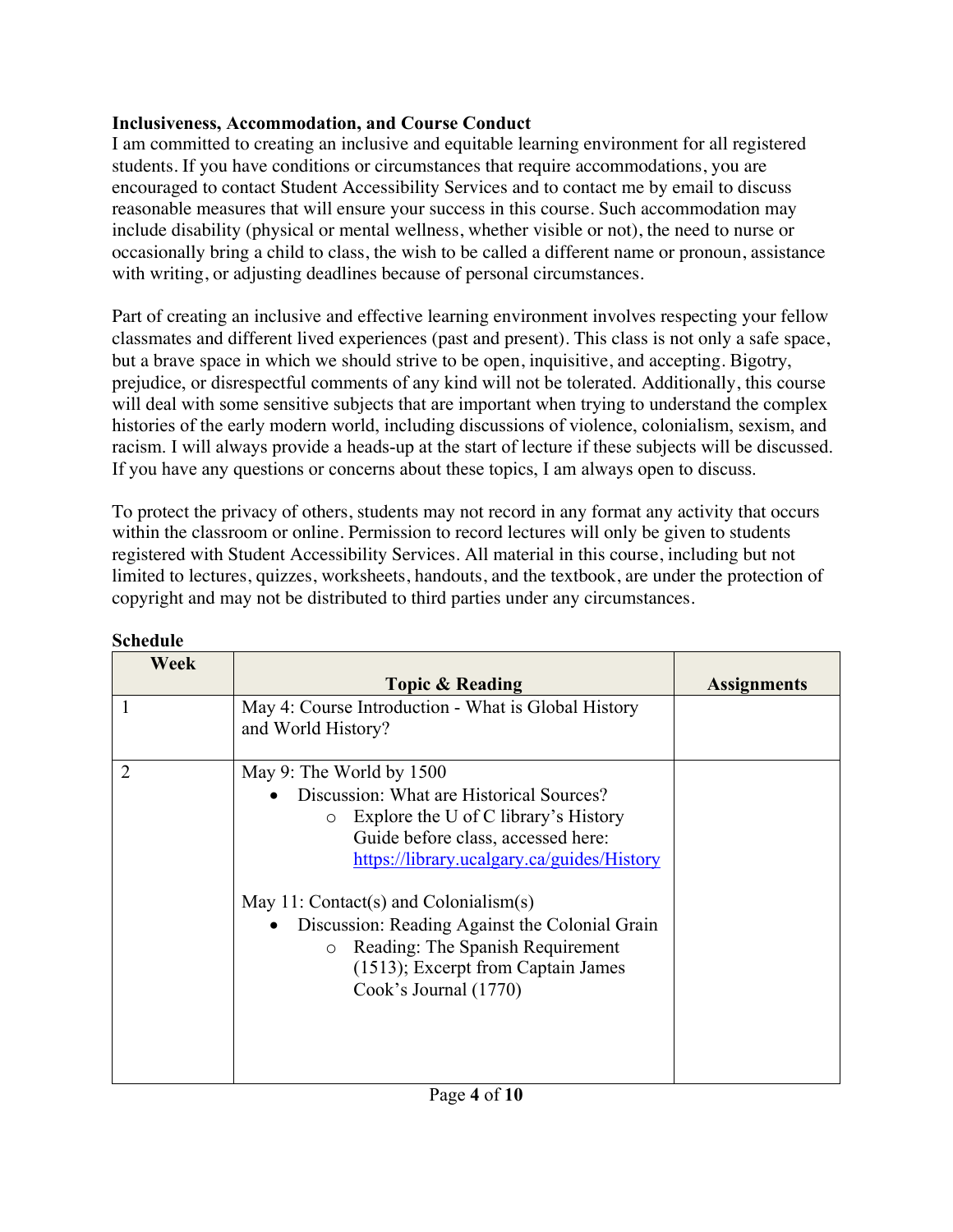| 3              | May 16: The Early Modern City: Global Economies and<br><b>Urban Spaces</b><br>Discussion: Space and Place<br>Reading: Selection of city maps<br>$\circ$<br>May 18: Systems of Slavery and Race<br>Discussion: Transatlantic Slave Trade<br>Reading: David Richardson, "Involuntary<br>$\circ$<br>Migration in the Early Modern World,<br>1500-1800" in The Cambridge World<br>History of Slavery, (Cambridge:<br>Cambridge University Press, 2011), 563-<br>93.                                                                                                                                                           | <b>Primary Source</b><br>Analysis<br>Worksheet - Due<br>Monday, May 16 |
|----------------|---------------------------------------------------------------------------------------------------------------------------------------------------------------------------------------------------------------------------------------------------------------------------------------------------------------------------------------------------------------------------------------------------------------------------------------------------------------------------------------------------------------------------------------------------------------------------------------------------------------------------|------------------------------------------------------------------------|
| $\overline{4}$ | May 23: NO CLASS<br>May 25: Making History Public<br>Field Trip to Fort Calgary, meet at the museum<br>at 12:30pm (750 9 Ave SE)<br>Reading: "What is Public History?"<br>$\circ$<br>accessible here: https://ncph.org/what-is-<br>public-history/about-the-field/                                                                                                                                                                                                                                                                                                                                                        |                                                                        |
| 5              | May 30: Religions and Politics<br>Discussion: World Religion "On the Ground"<br>Reading: Erin Kathleen Rowe,<br>$\circ$<br>"Salvation, Black Confraternities, and<br>Saints in Global Catholicism," in Black<br>Saints in Early Modern Global<br>Catholicism, (Cambridge: Cambridge<br>University Press, 2019), 46-86.<br>June 1: Genders and Sexualities<br>Discussion: A Woman's World<br>Reading: Barbara Watson Andaya,<br>$\circ$<br>"Women and Economic Change: The<br>Pepper Trade in Pre-Modern Southeast<br>Asia," in Journal of the Economic and<br>Social History of the Orient, (vol. 38,<br>$n.2$ ), 165-90. | <b>Article Analysis</b><br>Worksheet - Due<br>Monday, May 30           |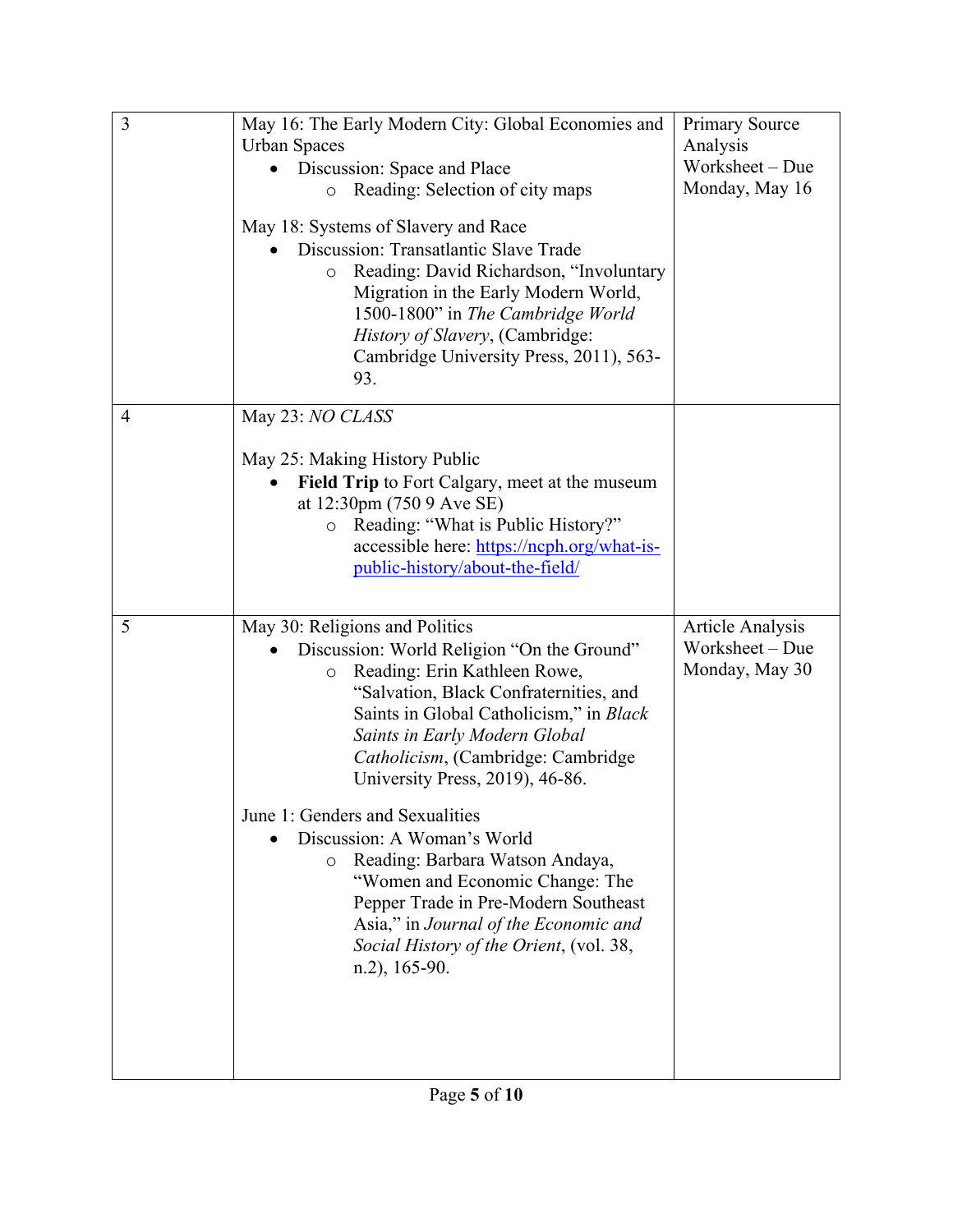| 6 | June 6: A Global Enlightenment                                                                                                                                                                        | Topic Reflection                                                                                 |
|---|-------------------------------------------------------------------------------------------------------------------------------------------------------------------------------------------------------|--------------------------------------------------------------------------------------------------|
|   | Discussion: Eurocentrism and Knowledge<br>Reading: Selection of Casta Paintings<br>$\circ$<br>(1700s); "The Natives of Canadia"<br>originally from Diderot's Encyclopédie<br>(1751)                   | Worksheet - Due<br>Wednesday, June 8                                                             |
|   | June 8: The Age of Revolutions<br>Discussion: What is Early Modern Anti-<br>$\bullet$<br>Colonialism?<br>Reading: Haitian Declaration of<br>Independence (1804); Bolivar's Jamaica<br>Letter $(1815)$ |                                                                                                  |
| 7 | June 13: The World at 1800<br>June 15: Course Review and Final Assessment Support                                                                                                                     | Final Assessment -<br>Due Friday, June<br>17 (*There is no<br>registrar-scheduled<br>final exam) |

# **Departmental Grading System**

The following percentage-to-letter grade conversion scheme is used in all Canadian Studies, History, and Latin American Studies courses, except for HTST 200.

| Percentage | Letter<br>Grade | <b>Grade Point</b><br>Value | <b>Description</b>                 |
|------------|-----------------|-----------------------------|------------------------------------|
| 90-100     | $A+$            | 4.00                        | Outstanding performance            |
| 85-89      | A               | 4.00                        | Excellent performance              |
| 80-84      | $A-$            | 3.70                        | Approaching excellent performance  |
| 77-79      | $B+$            | 3.30                        | Exceeding good performance         |
| $73 - 76$  | B               | 3.00                        | Good performance                   |
| 70-72      | $B -$           | 2.70                        | Approaching good performance       |
| 67-69      | $C+$            | 2.30                        | Exceeding satisfactory performance |
| 63-66      | $\mathcal{C}$   | 2.00                        | Satisfactory performance           |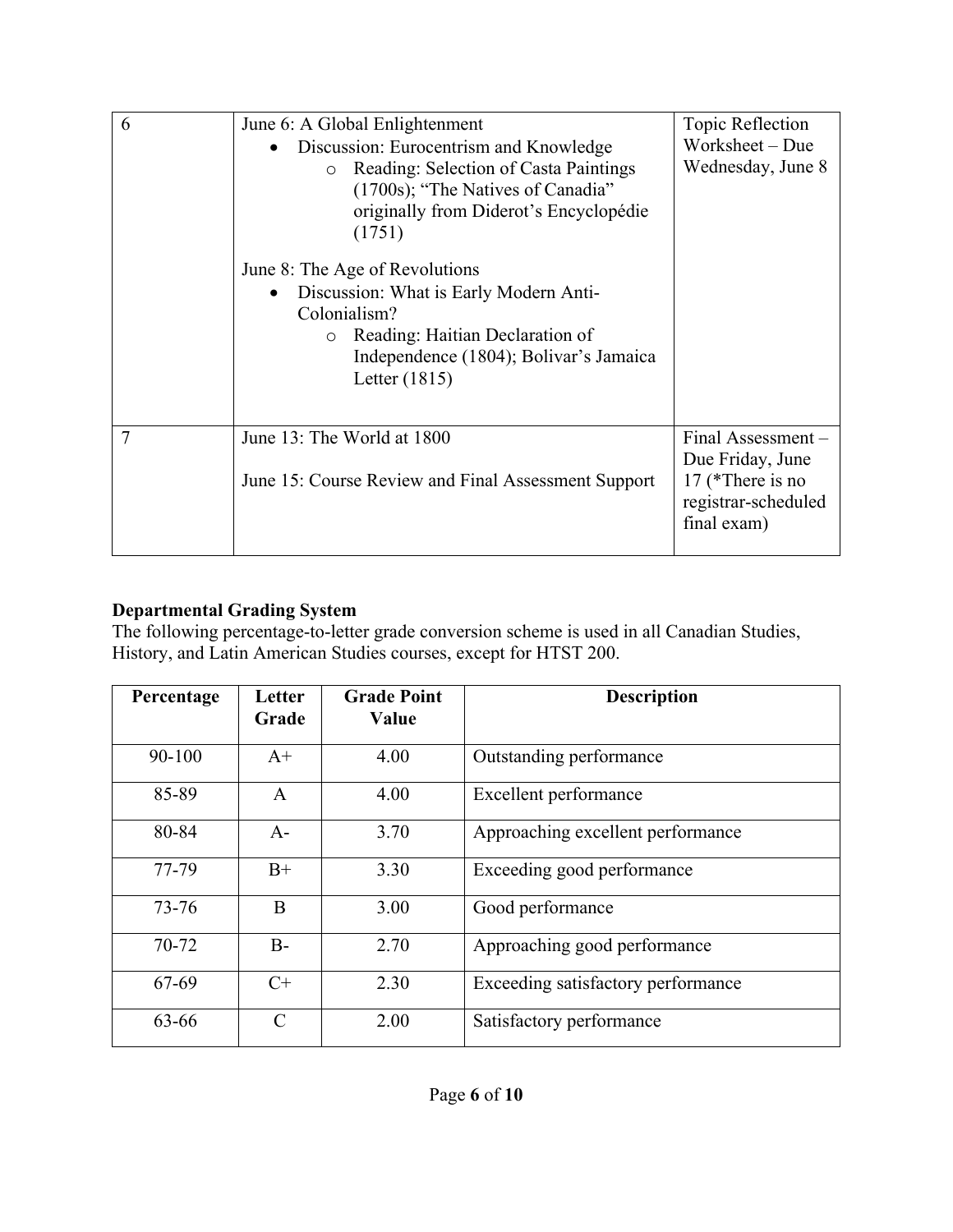| Percentage | Letter<br>Grade | <b>Grade Point</b><br>Value | <b>Description</b>                                                                    |
|------------|-----------------|-----------------------------|---------------------------------------------------------------------------------------|
| $60 - 62$  | C-              | 1.70                        | Approaching satisfactory performance.                                                 |
| 56-59      | $D+$            | 1.30                        | Marginal pass. Insufficient preparation for<br>subsequent courses in the same subject |
| $50 - 55$  | D               | 1.00                        | Minimal Pass. Insufficient preparation for<br>subsequent courses in the same subject. |
| $0-49$     | F               | $\theta$                    | Failure. Did not meet course requirements.                                            |

#### **Program Advising and Student Information Resources**

- For program advising in the Faculty of Arts, contact the Arts Students Centre (ASC).
- For questions about admissions, student awards, common registration issues, financial aid and student fees, contact Enrolment Services
- Sometimes unexpected circumstances may affect your time table. You can change your registration during the course change period. Please see the Registration Changes and Exemption Requests page.

*Attention history majors: History 300 is a required course for all history majors. You should normally take this course in your second year.*

## **Writing**

All written assignments and written exam responses are assessed partly on writing skills. Writing skills include surface correctness (grammar, punctuation, sentence structure, etc.) and general clarity and organization. Research papers must be properly documented according to the format described in *The History Student's Handbook*.

## **Academic Misconduct**

Academic Misconduct refers to student behavior which compromises proper assessment of a student's academic activities and includes: cheating; fabrication; falsification; plagiarism; unauthorized assistance; failure to comply with an instructor's expectations regarding conduct required of students completing academic assessments in their courses; and failure to comply with exam regulations applied by the Registrar.

For more information, please see the University of Calgary Student Academic Misconduct Policy documents, and visit the Academic Integrity Website.

#### **Plagiarism**

Plagiarism occurs when students submit or present the ideas and/or writing of others as if they were their own or when they submit their own work to two different classes. Please see *The History Student's Handbook* for more details, but to summarize, plagiarism may take several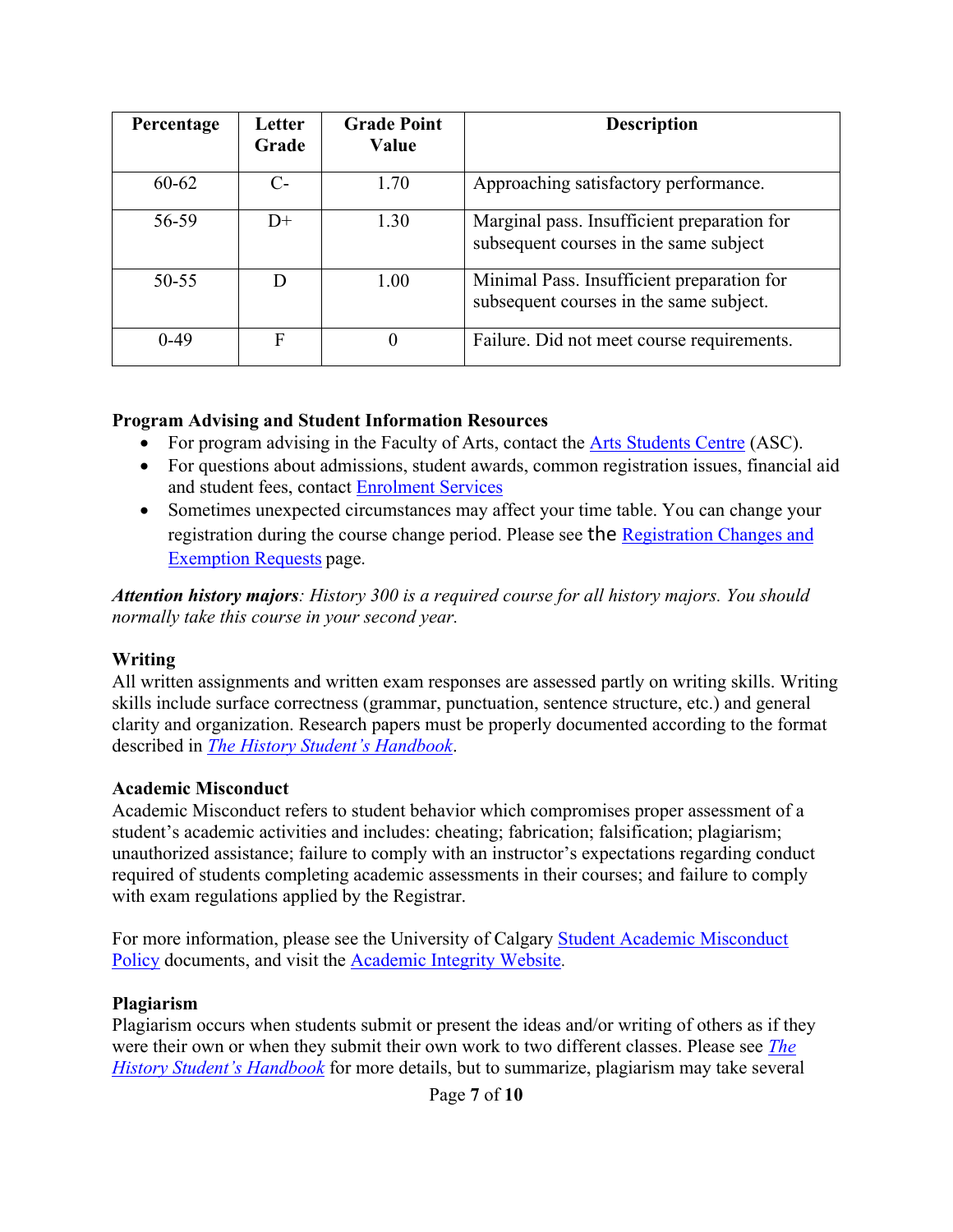forms:

- Failing to cite sources properly
- Submitting borrowed, purchased, and/or ghostwritten papers

Submitting one's own work for more than one course without the permission of the instructor(s) involved

Extensive paraphrasing of one or a few sources, even when referenced properly, unless the essay is a critical analysis of those works

Plagiarism is a serious academic offence, and written work that appears to contain plagiarized passages will not be graded. All such work will be reported to the Faculty of Art's associate deans of students who will apply the penalties specified in the *University of Calgary Calendar,*  Section K: Integrity and Conduct.

## **Academic Accommodations**

Students needing an accommodation because of a disability or medical condition should contact Student Accessibility Services in accordance with the Procedure for Accommodations for Students with Disabilities in the Student Accommodation Policy.

Students needing an accommodation based on a protected ground other than disability should contact, preferably in writing, the course instructor.

## **Research Ethics**

Students are advised that any research with human subjects – including any interviewing (even with friends and family), opinion polling, or unobtrusive observation – must have the approval of the Conjoint Faculties Research Ethics Board. In completing course requirements, students must not undertake any human subjects research without discussing their plans with the instructor, to determine if ethics approval is required.

## **Instructor Intellectual Property**

Course materials created by instructors (including presentations and posted notes, labs, case studies, assignments and exams) remain the intellectual property of the instructor. These materials may NOT be reproduced, redistributed or copied without the explicit consent of the instructor. The posting of course materials to third party websites such as note-sharing sites without permission is prohibited. Sharing of extracts of these course materials with other students enrolled in the course at the same time may be allowed under fair dealing.

## **Copyright Legislation**

All students are required to read the University of Calgary policy on Acceptable Use of Material Protected by Copyright and requirements of the Copyright Act to ensure they are aware of the consequences of unauthorised sharing of course materials (including instructor notes, electronic versions of textbooks etc.). Students who use material protected by copyright in violation of this policy may be disciplined under the Non-Academic Misconduct Policy.

The University of Calgary has opted out of the Access Copyright Interim Tariff proposed by the Copyright Board. Therefore, instructors in all University of Calgary courses will strictly adhere to Copyright Act regulations and the educational exceptions permitted by the Act for both print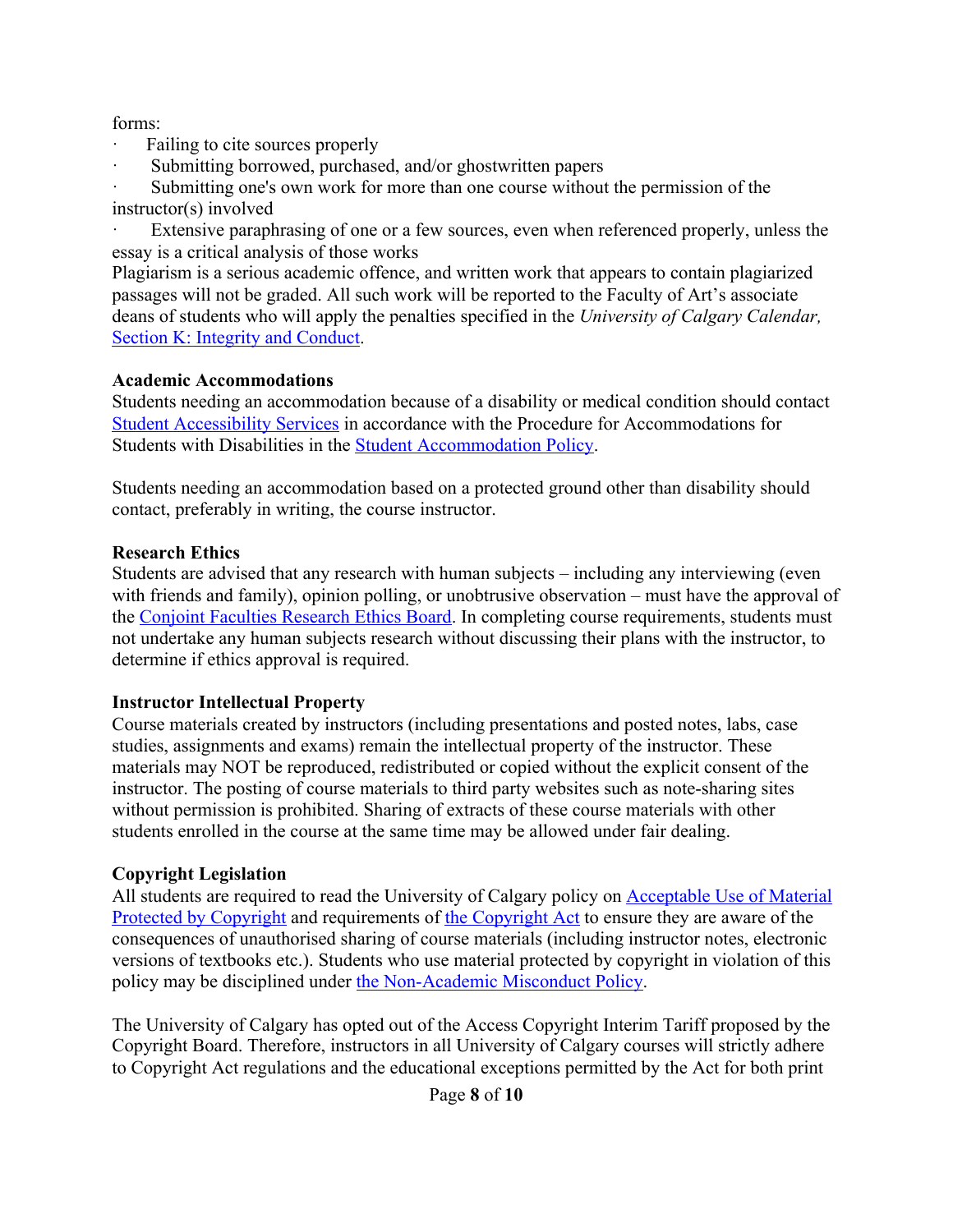and digital course material. No copyrighted material may be placed on course D2L or web sites without the prior permission of the copyright holders. In some cases, this may mean that instructors will require you to purchase a print course pack from the University of Calgary bookstore or consult books on reserve at the library. Please see the University of Calgary copyright page.

#### **Freedom of Information and Protection of Privacy**

Student information will be collected in accordance with usual classroom practice. Students' assignments will be accessible only by the authorized course faculty and teaching assistants. Private information related to the individual student is treated with the utmost regard.

## **Media Recording**

The instructor may use media recordings to record the delivery of a lecture for various reasons, including lecture capture and self-assessment. Students will be informed of media recordings in advance and the recording device will be fixed on the instructor. In the event that incidental student participation is recorded, the instructor will ensure that any identifiable content (video or audio) is masked, or will seek consent from identifiable students, before making a recording available to the class.

## *Media Recording for the Assessment of Student Learning*

The instructor may use media recordings as part of the assessment of students, by prior arrangement. This may include but is not limited to classroom discussions, presentations, clinical practice, or skills testing that occur during the course. These recordings will be used for student assessment purposes only and will not be shared or used for any other purpose.

## **Sexual Violence Policy**

The University recognizes that all members of the University Community should be able to learn, work, teach and live in an environment where they are free from harassment, discrimination, and violence. The University of Calgary's sexual violence policy guides us in how we respond to incidents of sexual violence, including supports available to those who have experienced or witnessed sexual violence, or those who are alleged to have committed sexual violence. It provides clear response procedures and timelines, defines complex concepts, and addresses incidents that occur off-campus in certain circumstances. Please see the sexual violence policy.

## **Other Useful Information**

Please see the Registrar's Course Outline Student Support and Resources page for information on:

- Wellness and Mental Health
- Student Success
- Student Ombuds Office
- Student Union (SU) Information
- Graduate Students' Association (GSA) Information
- Emergency Evacuation/Assembly Points